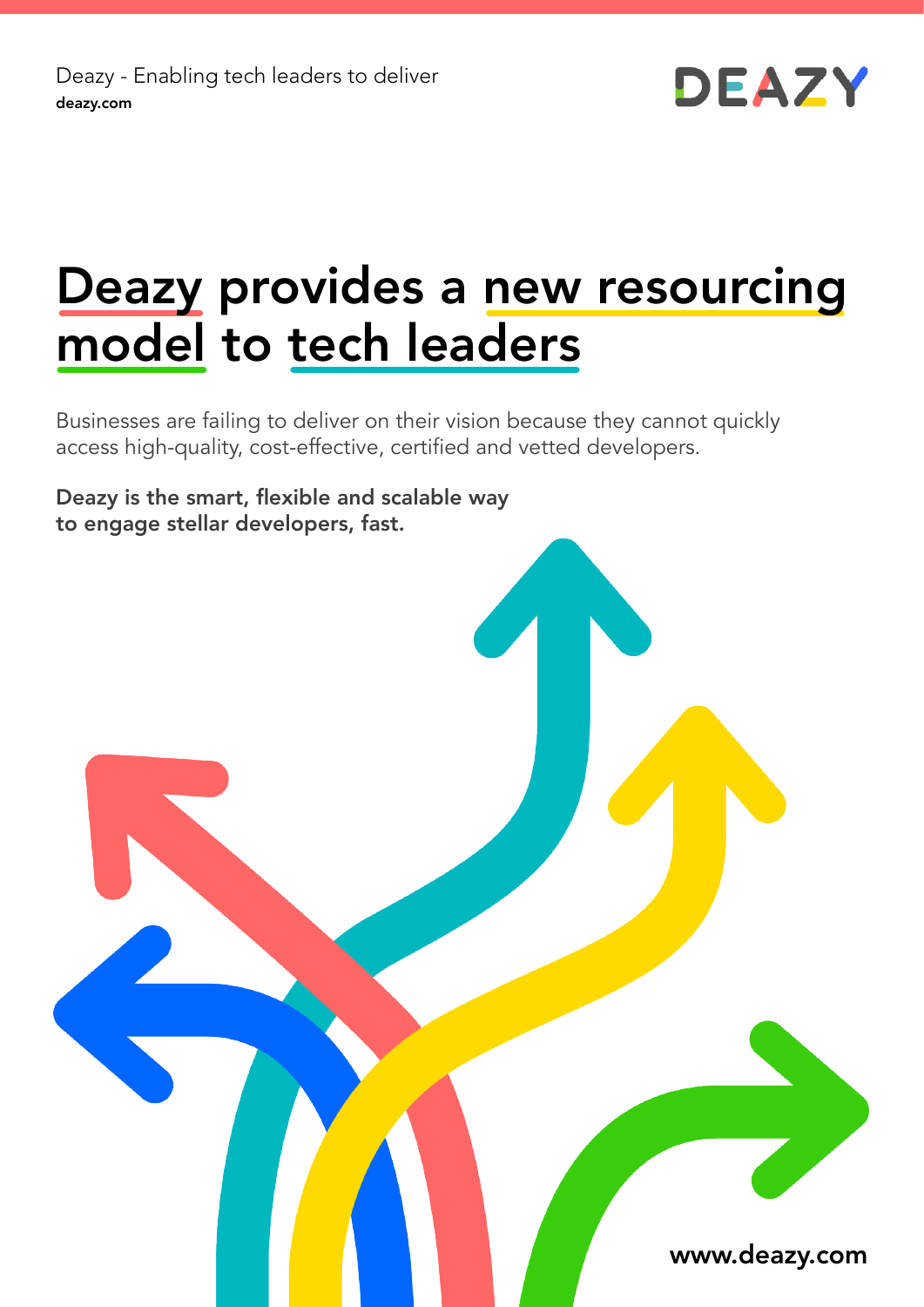## Tech leaders are pivoting to a new resourcing model and are reaping the benefits

As a digital leader we would encourage you to consider three existing trends as a catalyst for change:

- Over the last decade, ownership models have shifted in Software (SaaS) so that licences are rented rather than owned, lowering usage cost and increasing value throughout the chain. This has spawned a succession of alternative "as-a-service" models, from renting car schemes to clothing rental (e.g. Rent the Runway, valued at \$1 bn+).
- Layer on something you know instinctively there is no such concept as the "new normal" post-Covid for companies, instead a constant race to deliver roadmap or digitally transform whilst a fiercely competitive market for development talent limits your resource base.  $2^{\prime}$
- Finally, a pandemic combined with collaboration tools have changed in-office expectations and reshaped delivery to a successful remote or hybrid team. 3

#### We believe that the benefits of a rental model coupled with the shift to distributed collaboration means that:

- It is time for technology leaders to consider a new resourcing model
- There are more reasons to resource flexibly than ever before. Early adopters - our clients - are becoming industry success stories

2 The New Resourcing Model for Tech Leaders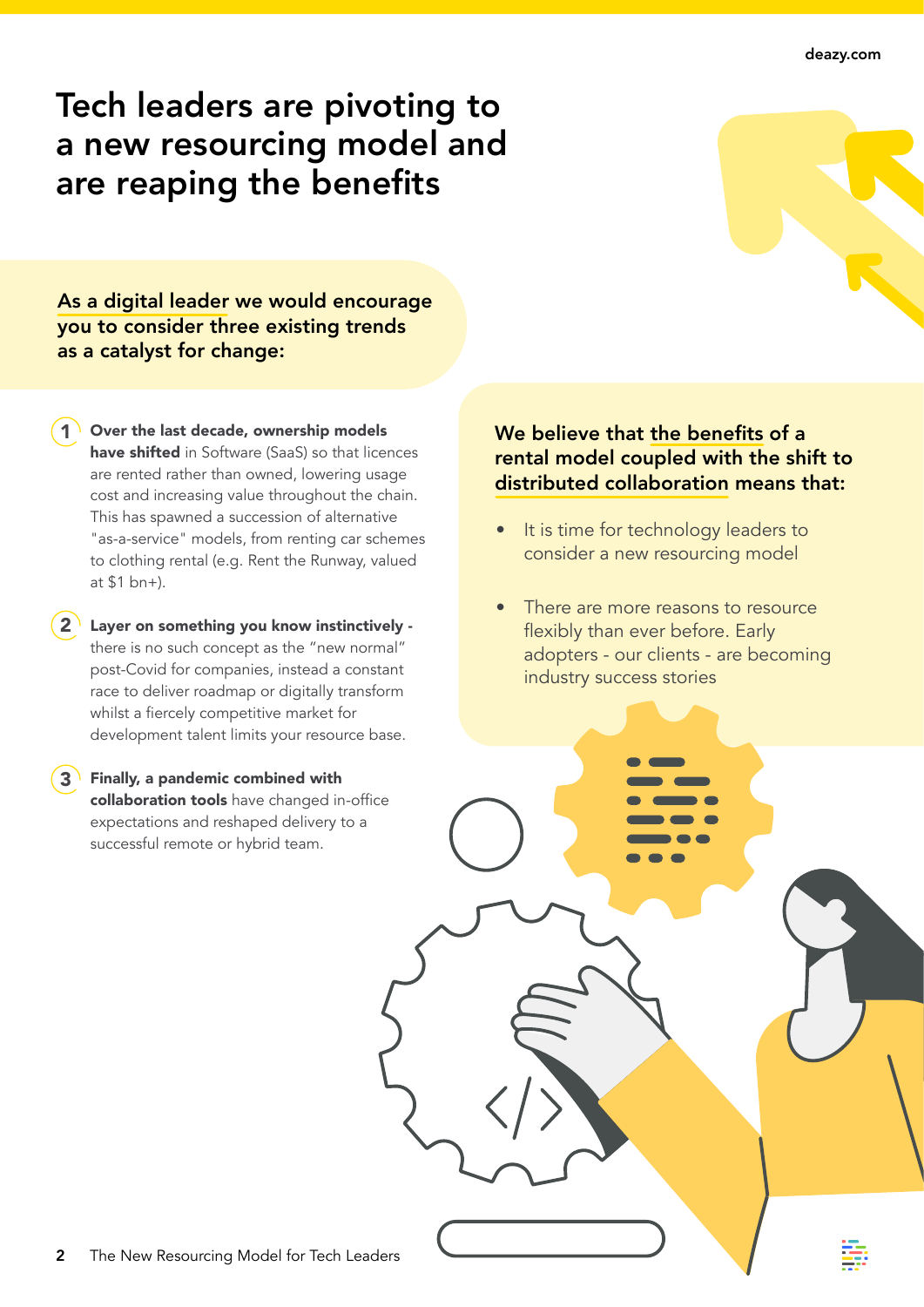## The Incumbent Model

Let's be clear. The "Old Model" is the one we're all familiar with, but it's being disrupted.

Typically in the incumbent model, tech leaders:

- Only work with internal developers assuming this increases their likelihood of delivering right, first time. However this inherently creates capacity or capability challenges.
- Struggle to recruit developers fast enough given the talent market and time required to vet for quality.
- Outsource new projects to external agencies, often given a tech skill set gap, leading to an attrition of inhouse devs left working on legacy code.
- Are challenged by IR35 in using freelancers to scale.

#### What do these challenges mean for you internally?

Most CTOs and CIOs are wrestling with capacity and capability challenges. The demands from your business to deliver transformation, maintain legacy code and ship new products have never been greater.

At the same time, the options to recruit and scale developers flexibly have never been more challenging, and those pressures only further impact your retention of development talent.

And even if you are managing to maintain your squads and development velocity, you are being forced to make bets on technology stacks internally which means you cannot adapt quickly to new and ever emerging requirements.

Finally, since the need for every business to "digitise or die" has only accelerated given the early and global challenges of this decade, these internal problems are not going away.

Alternatively, there is a new resourcing model which combines your core development team with a scaling partner like Deazy to enable more projects to be delivered in-house and support the delivery of your roadmap.



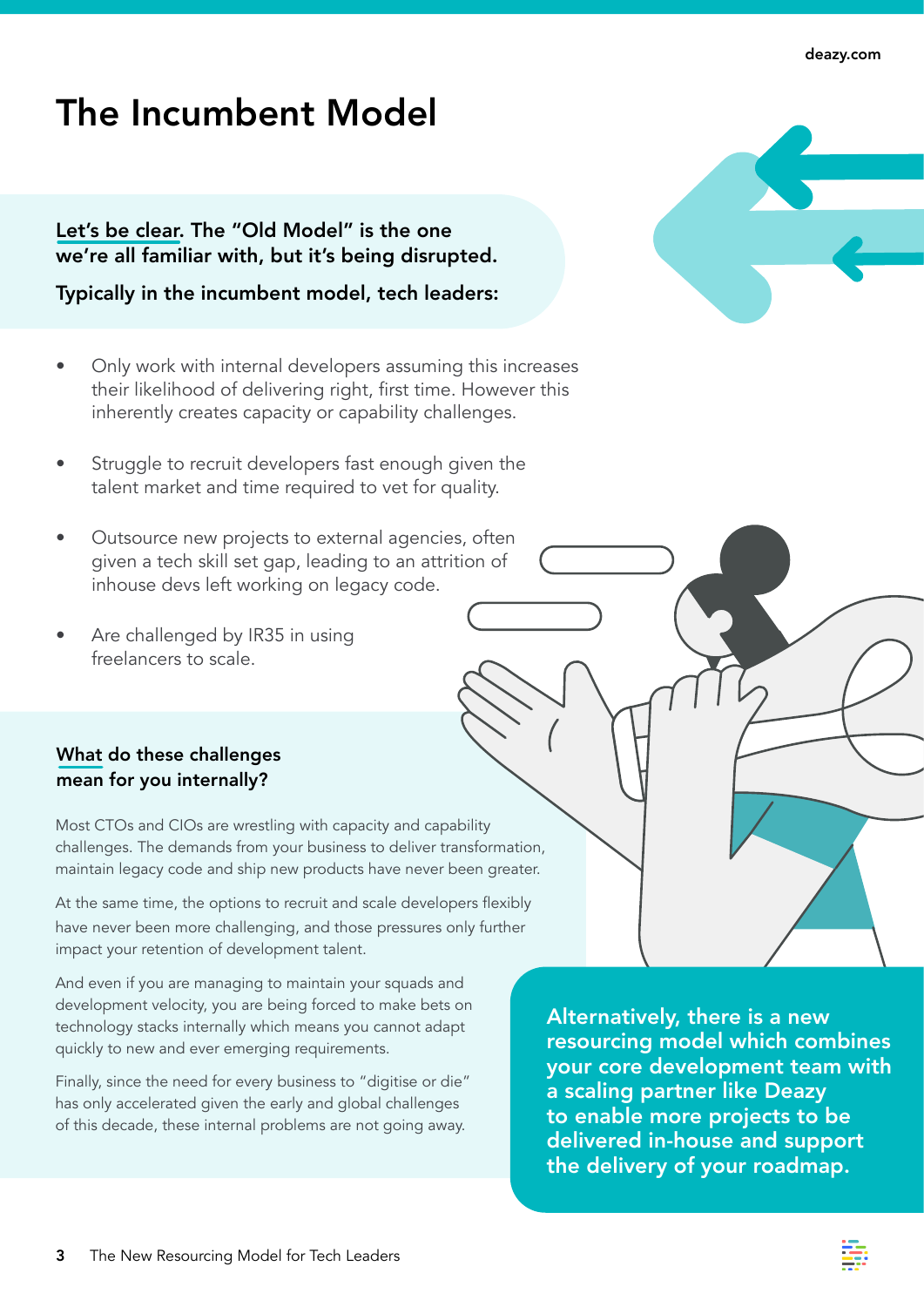## The New Resourcing Model for Tech Leaders

#### How would your dev resource look if you started afresh now?

Tech leaders have pivoted to deliver on the following basis:

- Augmenting existing dev teams with vetted, specialised developers to support legacy code or deliver more exciting innovation projects inhouse, increasing employee retention.
- Flexibly scaling resources up and down as tech requirements change.
- Using a delivery partner such as Deazy to accelerate velocity at critical moments whilst retaining development quality.
- Ensuring flexible resourcing is Enterprise ready, including being ISO27001 certified and IR35 friendly.
- Benefiting from nearshore commercials and currency exchange since collaboration in channels and calls creates a level playing field for location.

| l,<br>ɔde |  |  |  |
|-----------|--|--|--|
|           |  |  |  |
|           |  |  |  |

#### What does this all translate to internally?

Partnering with a scaling platform such as Deazy enables all of these possibilities for your business.

You no longer face the same level of business risk in not delivering on your roadmap or critical release, by minimising capacity, capability or staff retention issues.

An intelligent matching of talent and culture ensures your internal development team continues to work effectively and you can work on innovation projects inhouse.

You have access to a range of tech stacks and extensive capacity so you can adjust your team(s) composition to successfully deliver to evolving business requirements.

By benefiting from nearshore commercials you are able to add even more resource to your teams and increase development velocity further.

Adopting this approach, our UK clients are leading examples of growth and digital transformation in their sectors.

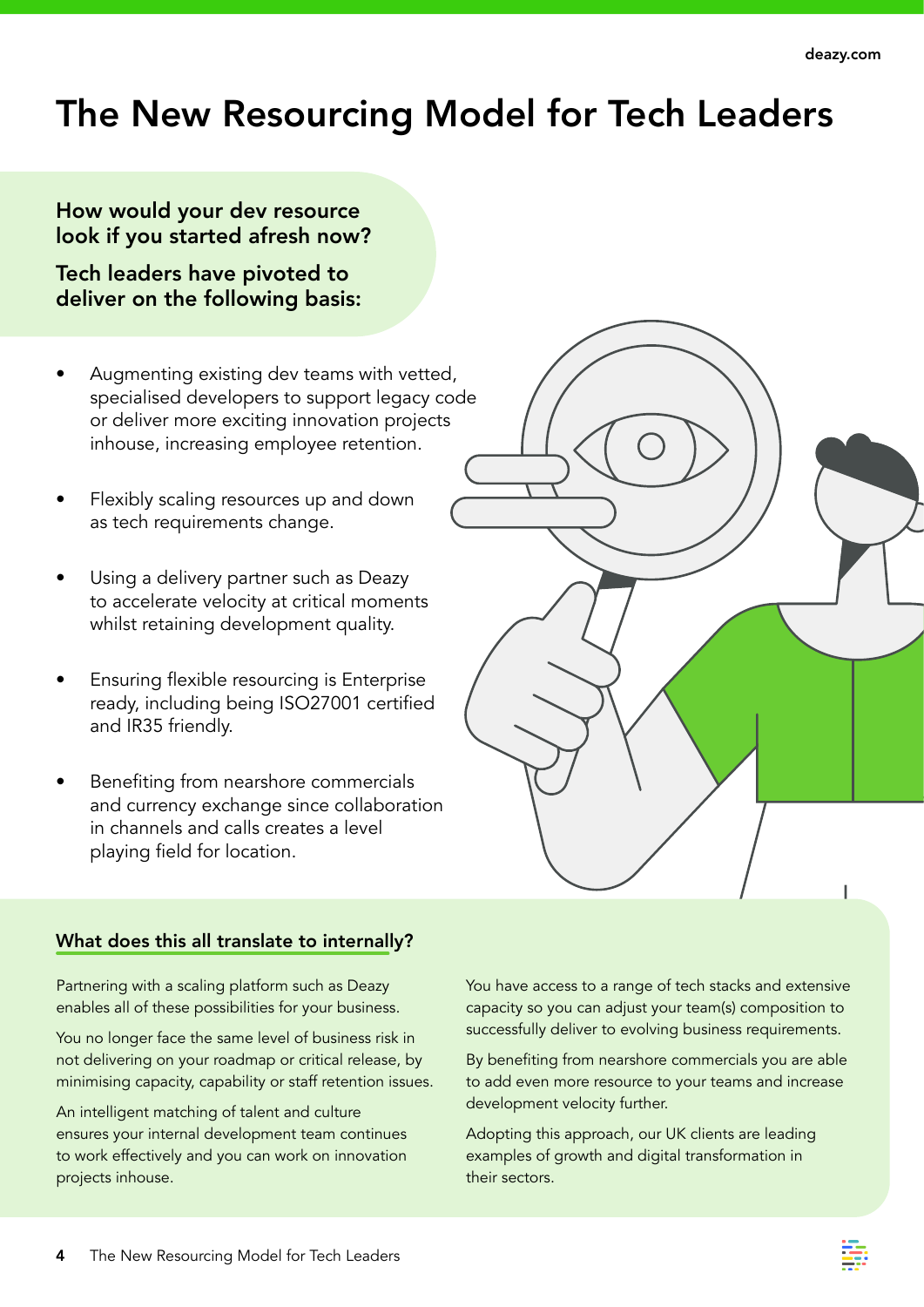## So what is Deazy? A unique combination of three things...



#### Development Ecosystem

An ecosystem of pre-vetted nearshore development teams, roadtested for multiple engagement models including flexible team augmentation.



#### DeliveryOS™ Platform

From submitting your brief and receiving an estimate, to team selection and delivery, all managed in one Deazy platform for our clients. "The quality and flexibility of development teams from Deazy have supported us across multiple product roadmaps. We can't tell the difference between our internal team and the augmented developers from either a culture or capability perspective, and they've all added value from day one."

- Colin Woods, CTO at RAC





#### Delivery Oversight

A UK based team to ensure your project success, including experienced Product and Delivery Managers.